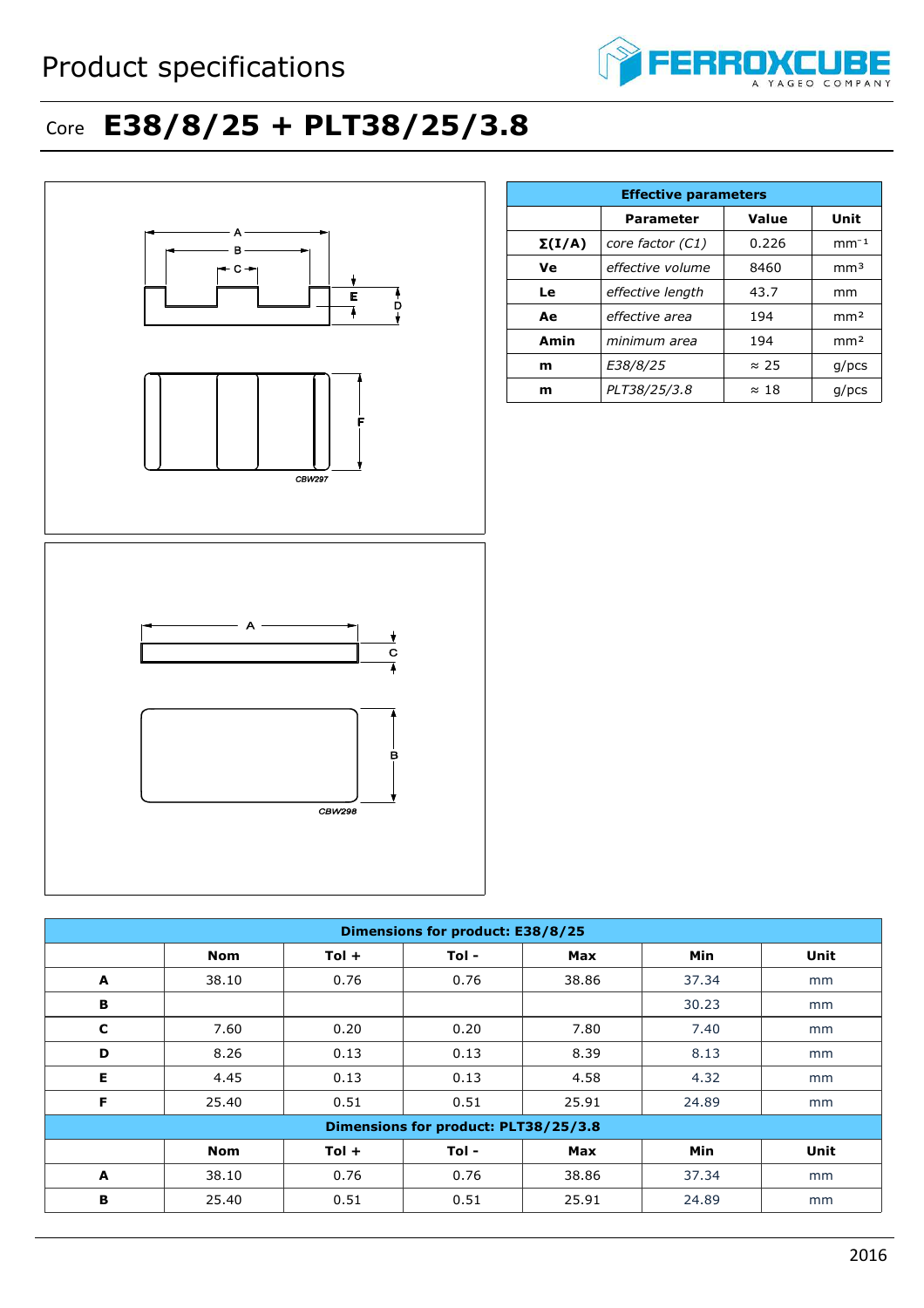

## Core **E38/8/25 + PLT38/25/3.8**

| Dimensions for product: PLT38/25/3.8               |      |      |      |      |      |    |
|----------------------------------------------------|------|------|------|------|------|----|
| Min<br>Tol -<br>Unit<br>Tol +<br><b>Nom</b><br>Max |      |      |      |      |      |    |
|                                                    | 3.81 | 0.13 | 0.13 | 3.94 | 3.68 | mm |

| <b>Inductance factor</b> |              |         |         |                       |  |  |
|--------------------------|--------------|---------|---------|-----------------------|--|--|
| <b>Material</b>          | <b>Value</b> | $Tol +$ | $Tol -$ | Unit                  |  |  |
| 3C92                     | 7150         | 25%     | 25%     | nH/turns <sup>2</sup> |  |  |
| 3C95                     | 11200        | 25%     | 25%     | nH/turns <sup>2</sup> |  |  |
| 3C96                     | 8200         | 25%     | 25%     | nH/turns <sup>2</sup> |  |  |
| 3C97                     | 11200        | 25%     | 25%     | nH/turns <sup>2</sup> |  |  |
| 3F36                     | 5900         | 25%     | 25%     | nH/turns <sup>2</sup> |  |  |
| 3F4                      | 4600         | 25%     | 25%     | nH/turns <sup>2</sup> |  |  |

| Power loss: 3C92       |                             |        |                         |       |  |  |  |
|------------------------|-----------------------------|--------|-------------------------|-------|--|--|--|
|                        | <b>Measuring conditions</b> |        | Max                     | Unit  |  |  |  |
| 100 kHz                | 200 mT                      | 100 °C | 4.200                   | W/set |  |  |  |
|                        |                             |        | <b>Power loss: 3C95</b> |       |  |  |  |
|                        | <b>Measuring conditions</b> |        | <b>Max</b>              | Unit  |  |  |  |
| 100 kHz                | 200 mT                      | 100 °C | 4.100                   | W/set |  |  |  |
| 100 kHz                | 200 mT                      | 25 °C  | 4.400                   | W/set |  |  |  |
|                        |                             |        | <b>Power loss: 3C96</b> |       |  |  |  |
|                        | <b>Measuring conditions</b> |        | Max                     | Unit  |  |  |  |
| 100 kHz                | 200 mT                      | 100 °C | 3.800                   | W/set |  |  |  |
| 400 kHz                | 50 mT                       | 100 °C | 1.500                   | W/set |  |  |  |
|                        | Power loss: 3C97            |        |                         |       |  |  |  |
|                        | <b>Measuring conditions</b> |        | <b>Max</b>              | Unit  |  |  |  |
| 100 kHz                | 200 mT                      | 60 °C  | 4.200                   | W/set |  |  |  |
| 100 kHz                | 200 mT                      | 120 °C | 4.100                   | W/set |  |  |  |
| 100 kHz                | 200 mT                      | 140 °C | 5.100                   | W/set |  |  |  |
|                        | <b>Power loss: 3F36</b>     |        |                         |       |  |  |  |
|                        | <b>Measuring conditions</b> |        | Max                     | Unit  |  |  |  |
| 500 kHz                | 50 mT                       | 100 °C | 1.300                   | W/set |  |  |  |
| 500 kHz                | 100 mT                      | 100 °C | 9.700                   | W/set |  |  |  |
| <b>Power loss: 3F4</b> |                             |        |                         |       |  |  |  |
|                        | <b>Measuring conditions</b> |        | Max                     | Unit  |  |  |  |
| 1000 kHz               | 30 mT                       | 100 °C | 2.500                   | W/set |  |  |  |
| 3000 kHz               | 10 <sub>mT</sub>            | 100 °C | 4.200                   | W/set |  |  |  |

| <b>Bsat</b>                 |           |        |          |     |      |  |  |
|-----------------------------|-----------|--------|----------|-----|------|--|--|
| <b>Measuring conditions</b> |           |        | Material | Min | Unit |  |  |
| 25 kHz                      | 250 A/m   | 100 °C | 3C92     | 370 | mT   |  |  |
| 25 kHz                      | $250$ A/m | 100 °C | 3C95     | 330 | mT   |  |  |
| 25 kHz                      | $250$ A/m | 100 °C | 3C96     | 340 | mT   |  |  |